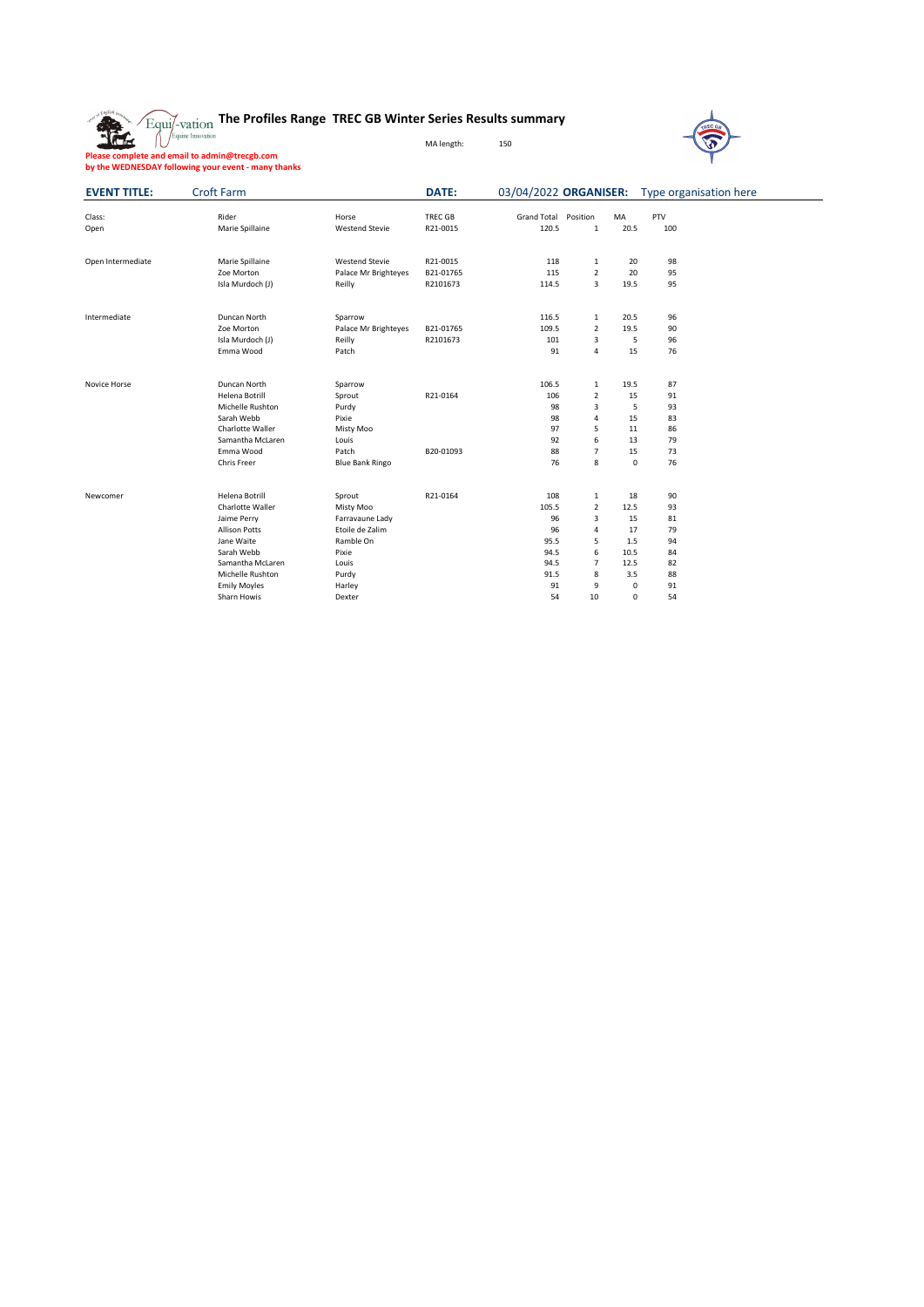|                                         | Equil-vation                           | The Profiles Range TREC GB Winter Series Class summary |                 |        |            |                       |                |           |           |                          |                            |        |      |             |                                    |    |
|-----------------------------------------|----------------------------------------|--------------------------------------------------------|-----------------|--------|------------|-----------------------|----------------|-----------|-----------|--------------------------|----------------------------|--------|------|-------------|------------------------------------|----|
| <b>Catalogue</b><br><b>EVENT TITLE:</b> | Equine Innovation<br><b>Croft Farm</b> |                                                        | <b>DATE:</b>    |        |            | 03/04/2022 ORGANISER: |                |           |           | Type organisation here   |                            |        |      |             |                                    |    |
| <b>Class:</b>                           | <b>Open</b>                            |                                                        |                 |        |            |                       |                |           |           |                          |                            |        |      |             |                                    |    |
| <b>RIDER</b>                            | <b>TREC GB NO</b>                      | Bending<br>$ $ HORSE (very important)                  | Corridor        | S Reng | Road Works | Immobility<br>Jump    | Water Crossing | Neck Rein | Rein Back | Deductions for circlinge | <b>PTV</b><br><b>TOTAL</b> | CANTER | WALK | <b>MA</b>   | <b>GRAND</b><br><b>TOTAL TOTAL</b> | ໌ດ |
| Marie Spillaine                         | R21-0015                               | <b>Westend Stevie</b>                                  | 10 <sub>l</sub> | 10     | 101        |                       |                |           | 10        |                          |                            | 100    |      | 20.5<br>5.5 | 120.5                              |    |





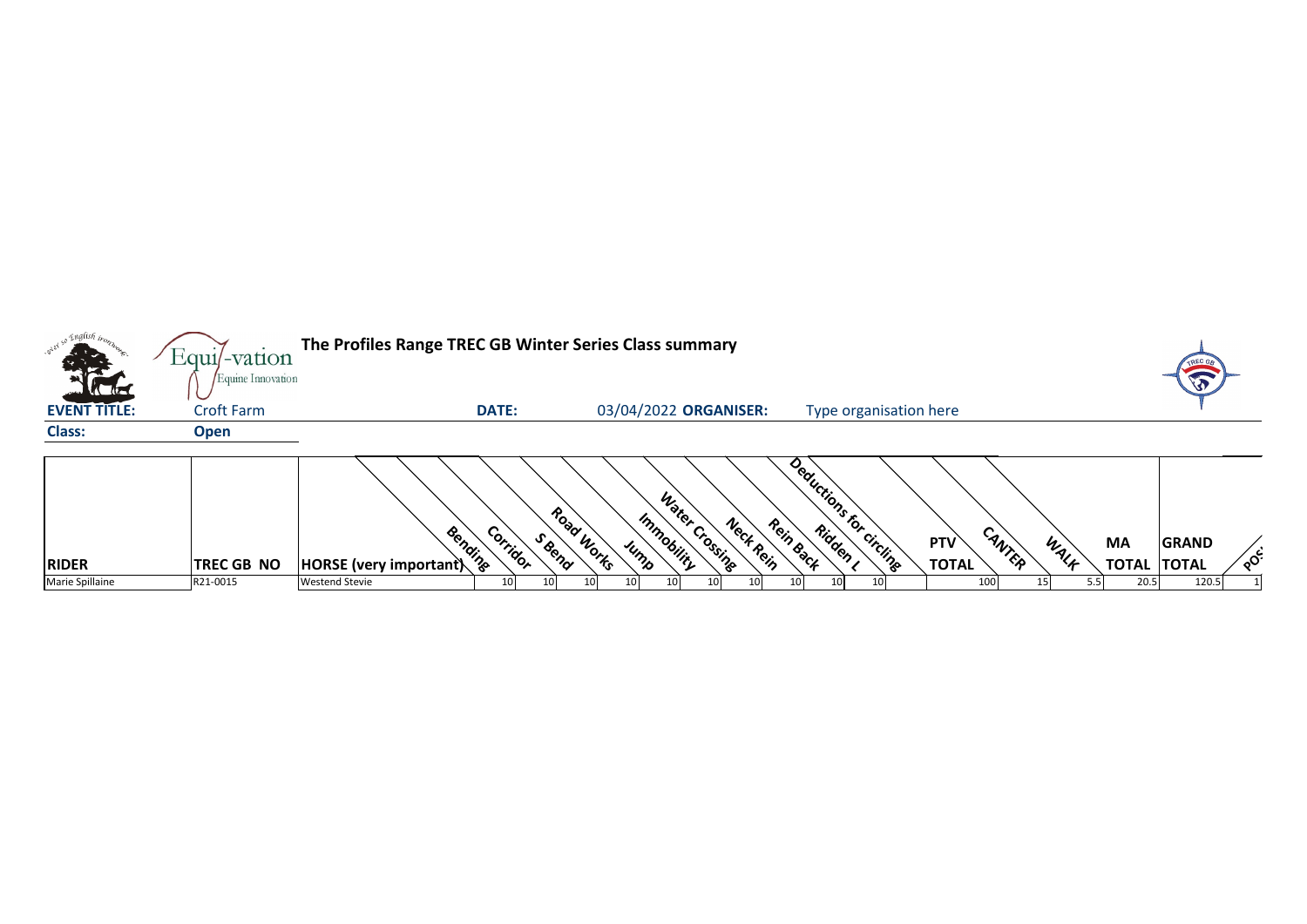| <b>K</b> Ka         | Equil-vation<br>Equine Innovation | The Profiles Range TREC GB Winter Series Class summary |              |                      |     |                       |                |           |                 |                 |                         |                            |        |      |             |                                    |          |
|---------------------|-----------------------------------|--------------------------------------------------------|--------------|----------------------|-----|-----------------------|----------------|-----------|-----------------|-----------------|-------------------------|----------------------------|--------|------|-------------|------------------------------------|----------|
| <b>EVENT TITLE:</b> | <b>Croft Farm</b>                 |                                                        | <b>DATE:</b> |                      |     | 03/04/2022 ORGANISER: |                |           |                 |                 | Type organisation here  |                            |        |      |             |                                    |          |
| <b>Class:</b>       | <b>Open Intermediate</b>          |                                                        |              |                      |     |                       |                |           |                 |                 |                         |                            |        |      |             |                                    |          |
| <b>RIDER</b>        | TREC GB NO                        | Bending<br><b>HORSE</b> (very<br>$ important\rangle$   | Rein Back    | Road Works<br>S Bend |     | Immobility<br>Jump    | Water Crossing | Nect Rein | Corridor        |                 | Deductions for circling | <b>PTV</b><br><b>TOTAL</b> | CANTER | WALF | <b>MA</b>   | <b>GRAND</b><br><b>TOTAL TOTAL</b> | $\sim$ င |
| Marie Spillaine     | R21-0015                          | <b>Westend Stevie</b>                                  | 10           | 10I                  | 101 | 10 <sub>l</sub>       |                |           | 10 <sub>l</sub> | 10I             |                         |                            | 98     |      |             | 118                                |          |
| Zoe Morton          | B21-01765                         | Palace Mr Brighteyes                                   | 10           | 10I                  |     | 10 <sub>l</sub>       |                |           | 10 <sub>l</sub> | 10 <sup>1</sup> |                         |                            | 95     |      | 20          | 115                                |          |
| Isla Murdoch (J)    | R2101673                          | Reilly                                                 | 10           |                      | 10  | 10 <sup>1</sup>       |                |           | 10 <sub>l</sub> | 10 <sup>1</sup> |                         |                            | 95     | 15   | 19.5<br>4.5 | 114.5                              |          |



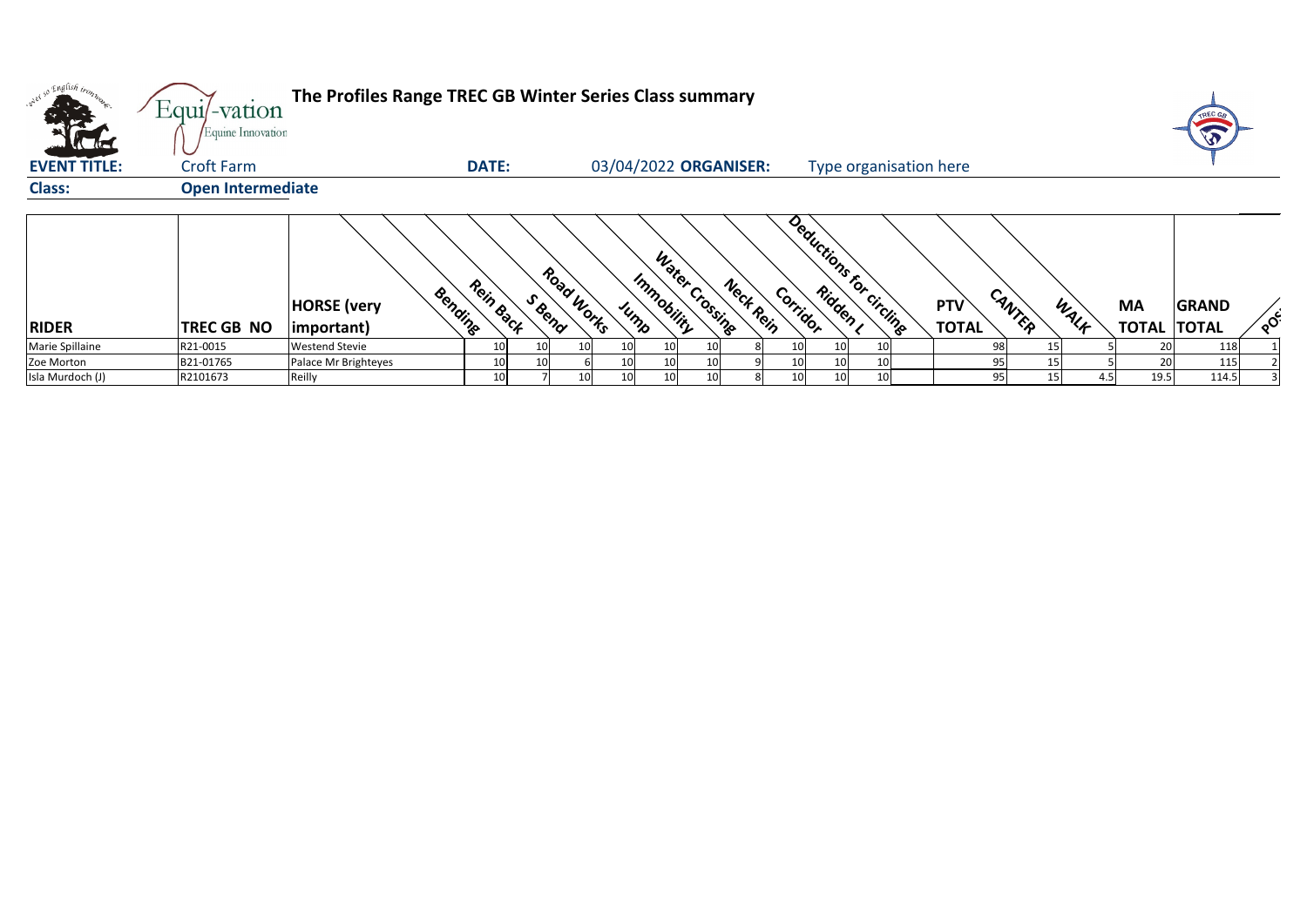| oned so English tros | Equil-vation<br>Equine Innovation | The Profiles Range TREC GB Winter Series Class summary |              |        |                 |                 |                       |                                                               |                 |                 |                         |                        |        |                 |      |                    | W            |    |
|----------------------|-----------------------------------|--------------------------------------------------------|--------------|--------|-----------------|-----------------|-----------------------|---------------------------------------------------------------|-----------------|-----------------|-------------------------|------------------------|--------|-----------------|------|--------------------|--------------|----|
| <b>KERE</b>          |                                   |                                                        |              |        |                 |                 |                       |                                                               |                 |                 |                         |                        |        |                 |      |                    |              |    |
| <b>EVENT TITLE:</b>  | <b>Croft Farm</b>                 |                                                        | <b>DATE:</b> |        |                 |                 | 03/04/2022 ORGANISER: |                                                               |                 |                 |                         | Type organisation here |        |                 |      |                    |              |    |
| <b>Class:</b>        | Intermediate                      |                                                        |              |        |                 |                 |                       |                                                               |                 |                 |                         |                        |        |                 |      |                    |              |    |
|                      |                                   |                                                        |              |        |                 |                 |                       |                                                               |                 |                 |                         |                        |        |                 |      |                    |              |    |
|                      |                                   | Bending<br><b>HORSE</b> (very                          | Corridor     | S Rend | Road Works      |                 | Immobility            | Neck Rein                                                     | Rein Back       |                 | Deductions for circling | <b>PTV</b>             | CANTER |                 |      | <b>MA</b>          | <b>GRAND</b> |    |
| <b>RIDER</b>         | TREC GB NO                        | $ important\rangle$                                    |              |        |                 | $\mu_{h}$       |                       | $\phi_{i\mathstrut}_{\mathstrut c_{\mathstrut}_{\mathstrut}}$ |                 |                 |                         | <b>TOTAL</b>           |        |                 | WALF | <b>TOTAL TOTAL</b> |              | ໌ດ |
| Duncan North         |                                   | Sparrow                                                | 10           |        | 10              | 10              | 10                    | 10                                                            | 10I             | 10I             |                         |                        | 96     |                 | 5.5  | 20.5               | 116.5        |    |
| Zoe Morton           | B21-01765                         | Palace Mr Brighteyes                                   | 10           |        | 10              | 10              |                       | 10                                                            |                 | 10 <sup>1</sup> |                         |                        | 90     |                 | 4.5  | 19.5               | 109.5        |    |
| Isla Murdoch (J)     | R2101673                          | Reilly                                                 | 10           |        | 10 <sup>1</sup> | 10 <sup>1</sup> | 10                    | 10                                                            |                 | 10 <sub>l</sub> |                         |                        | 96     |                 |      |                    | 101          |    |
| Emma Wood            |                                   | Patch                                                  |              |        |                 | 10 <sup>1</sup> |                       | 10                                                            | 10 <sup>1</sup> |                 |                         |                        | 76     | 15 <sub>1</sub> |      | 15                 | 91           |    |



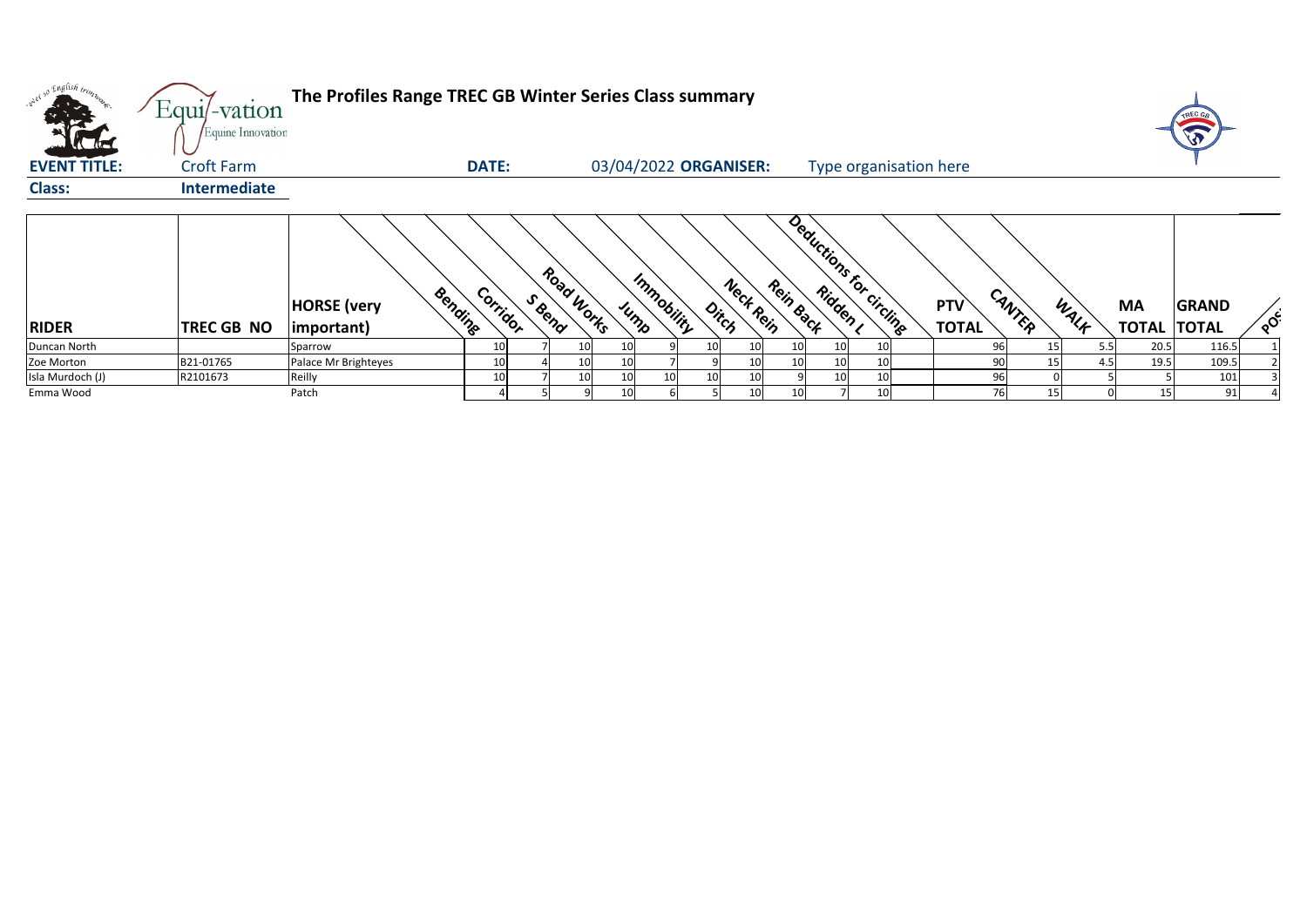| what so English trong | Equi/-vation<br>Equine Innovation | The Profiles Range TREC GB Winter Series Class summary |              |                  |           |                       |            |                    |    |    |                         |                            |        |      |                                 |                          |
|-----------------------|-----------------------------------|--------------------------------------------------------|--------------|------------------|-----------|-----------------------|------------|--------------------|----|----|-------------------------|----------------------------|--------|------|---------------------------------|--------------------------|
| <b>EVENT TITLE:</b>   | <b>Croft Farm</b>                 |                                                        | <b>DATE:</b> |                  |           | 03/04/2022 ORGANISER: |            |                    |    |    | Type organisation here  |                            |        |      |                                 |                          |
| <b>Class:</b>         | <b>Novice Horse</b>               |                                                        |              |                  |           |                       |            |                    |    |    |                         |                            |        |      |                                 |                          |
| <b>RIDER</b>          | TREC GB NO                        | HORSE (very important) ??                              | Led Corridor | Mount from Block | Neck Rein | Rein Back             | Road Works | Immobility<br>JUMP |    |    | Deductions for circling | <b>PTV</b><br><b>TOTAL</b> | CANTER | WALK | <b>MA</b><br><b>TOTAL TOTAL</b> | <b>GRAND</b><br>$\delta$ |
| Duncan North          |                                   | Sparrow                                                | 10           |                  |           |                       | 10         | 10                 | 10 | 10 |                         | -87                        | 15     | 4.5  | 19.5                            | 106.5                    |
| Helena Botrill        | R21-0164                          | Sprout                                                 |              |                  |           |                       |            | 10                 | 10 |    |                         | 91                         | 9.5    | 5.5  | 15                              | 106                      |
| Michelle Rushton      |                                   | Purdy                                                  |              | 10               |           |                       | 10         | 10                 | 10 | 10 |                         | 93                         |        |      |                                 | 98                       |
| Sarah Webb            |                                   | Pixie                                                  | 10           |                  |           |                       |            | 10                 | 10 |    |                         | 83                         |        |      | 15                              | 98                       |
| Charlotte Waller      |                                   | Misty Moo                                              |              | 10               |           |                       | 10         |                    | 10 | 10 |                         | 8 <sub>0</sub>             |        |      |                                 | 97                       |
| Samantha McLaren      |                                   | Louis                                                  | 10           |                  | 10        |                       | <b>10</b>  |                    | 10 |    |                         | 79                         | 13     |      | 13                              | 92                       |
| Emma Wood             | B20-01093                         | Patch                                                  | 10           | 10               |           |                       | 10         | 10                 |    | 10 |                         | 73                         | 15     |      | 15                              | 88                       |
| Chris Freer           |                                   | <b>Blue Bank Ringo</b>                                 | 0            |                  |           |                       | 10<br>10   | 10                 | 10 | 10 |                         | 76                         |        |      |                                 | 76                       |

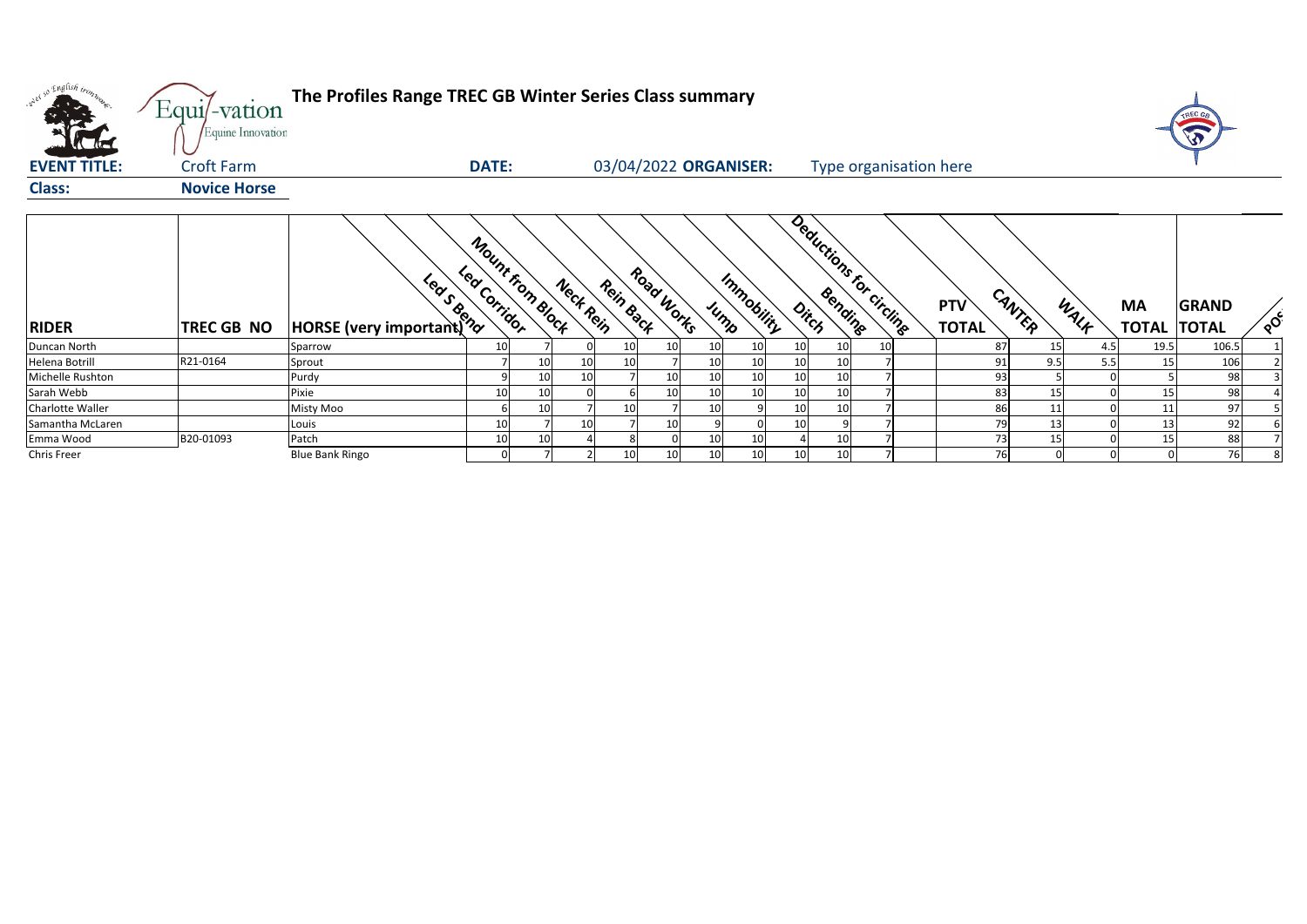| onel so English tron, | Equi/-vation<br>Equine Innovation | The Profiles Range TREC GB Winter Series Class summary |                 |                |           |              |                       |      |            |    |    |                         |                            |            |          |                           | TREC G                       |     |
|-----------------------|-----------------------------------|--------------------------------------------------------|-----------------|----------------|-----------|--------------|-----------------------|------|------------|----|----|-------------------------|----------------------------|------------|----------|---------------------------|------------------------------|-----|
| <b>EVENT TITLE:</b>   | <b>Croft Farm</b>                 |                                                        | <b>DATE:</b>    |                |           |              | 03/04/2022 ORGANISER: |      |            |    |    | Type organisation here  |                            |            |          |                           |                              |     |
| <b>Class:</b>         | <b>Newcomer</b>                   |                                                        |                 |                |           |              |                       |      |            |    |    |                         |                            |            |          |                           |                              |     |
| <b>RIDER</b>          | TREC GB NO                        | S Reno<br>HORSE (very important)                       | Rein Back       | Bramble Tangle | Nect Rein | Corridor     | Road Works            | JUMP | Immobility |    |    | Deductions for circling | <b>PTV</b><br><b>TOTAL</b> | CANTER     | WALK     | <b>MA</b><br><b>TOTAL</b> | <b>GRAND</b><br><b>TOTAL</b> | POC |
| Helena Botrill        | R21-0164                          | Sprout                                                 | 10 <sup>1</sup> |                | 10        | 8            |                       | 10   | 10         | 10 | 10 |                         |                            | 90<br>6.5  | 11.5     |                           | 108                          |     |
| Charlotte Waller      |                                   | Misty Moo                                              |                 | 10             | 10        | 10           |                       | 10   | 10         | 10 | 10 |                         |                            | 93<br>12.5 |          | 12.5                      | 105.5                        |     |
| Jaime Perry           |                                   | Farravaune Lady                                        | 10              |                |           | 10           |                       | 10   |            | 10 | 10 |                         |                            | 81         | 15       |                           | 96                           |     |
| <b>Allison Potts</b>  |                                   | Etoile de Zalim                                        | 10              | 10             | 10        | 10           |                       | 10   |            |    | 10 |                         |                            | 79         | 15       |                           | 96                           |     |
| Jane Waite            |                                   | Ramble On                                              | 10 <sup>1</sup> | 10             | 10        | 10           |                       | 10   | 10         | 10 | 10 |                         |                            | 94         | 0.5      | 1.5                       | 95.5                         |     |
| Sarah Webb            |                                   | Pixie                                                  |                 |                | 10        |              |                       | 10   | 10         | 10 | 10 |                         |                            | 84<br>10.5 | $\Omega$ | 10.5                      | 94.5                         |     |
| Samantha McLaren      |                                   | Louis                                                  |                 | 10             |           | 10           | 10                    |      |            | 10 |    |                         |                            | 82<br>11.5 |          | 12.5                      | 94.5                         |     |
| Michelle Rushton      |                                   | Purdy                                                  |                 | 10             |           |              | 10 <sup>1</sup>       | 10   |            |    | 10 |                         |                            | 88<br>3.5  |          | 3.5                       | 91.5                         |     |
| <b>Emily Moyles</b>   |                                   | Harley                                                 | 10              | 10             |           | 10           |                       | 10   |            | 10 | 10 |                         |                            | 91         |          |                           | 91                           |     |
| <b>Sharn Howis</b>    |                                   | <b>Dexter</b>                                          |                 |                |           | $\mathbf{C}$ |                       | 10   |            |    | 10 |                         |                            | 54         |          |                           | 54                           | 10  |

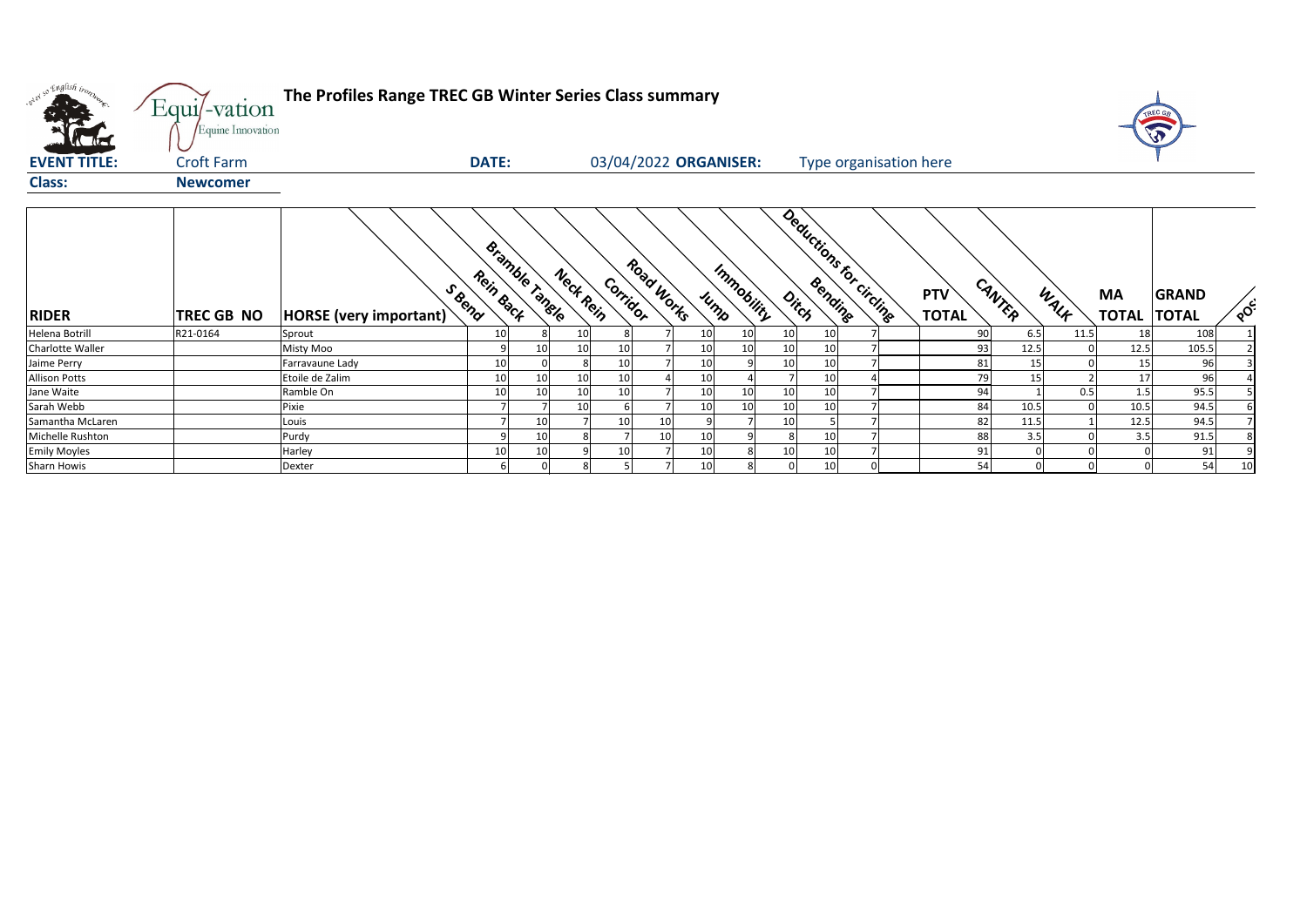

## **TREC GB Winter Series Class summary**

| <b>EVENT TITLE:</b> | <b>Croft Farm</b>       |                                            | <b>DATE:</b>                        |                 |                 |                 |                         | 03/04/2022 ORGANISER: |           | Type organisation here  |                                      |      |                                 |              |          |
|---------------------|-------------------------|--------------------------------------------|-------------------------------------|-----------------|-----------------|-----------------|-------------------------|-----------------------|-----------|-------------------------|--------------------------------------|------|---------------------------------|--------------|----------|
| <b>Class:</b>       | 1a In Hand 1b Lead Rein |                                            |                                     |                 |                 |                 |                         |                       |           |                         |                                      |      |                                 |              |          |
| <b>RIDER</b>        | <b>TREC GB NO</b>       | Leas Bend<br><b>HORSE</b> (very important) | Led Bramble Tangle<br>Led Rein Back | Led Neck Rein   | Led Corridor    | Learnord Works  | <b>Leat</b><br>Leavinno | Immobility            | Led Dirch | Deductions for circling | CANTER<br><b>PTV</b><br><b>TOTAL</b> | WALK | <b>MA</b><br><b>TOTAL TOTAL</b> | <b>GRAND</b> | $\infty$ |
| Jane Waite          |                         | Ramble On                                  |                                     |                 |                 |                 |                         |                       |           | 10I                     | 931                                  |      |                                 | 93           |          |
| Michelle Rushton    |                         | Purdy                                      |                                     | 10 <sub>l</sub> | 10 <sub>l</sub> | 10 <sup>1</sup> | 10                      |                       |           | 10 <sup>1</sup>         | 83                                   |      |                                 | 83           |          |
| <b>Emily Moyles</b> |                         | Harley                                     |                                     | 10              | 10 <sub>l</sub> | 10 <sup>1</sup> | 10                      |                       |           |                         | 83                                   |      |                                 | 83           |          |
| Sharn Howis         |                         | Dexter                                     |                                     | 10 I            |                 | 10 I            | 10                      | 10                    |           |                         |                                      |      |                                 | 70           |          |